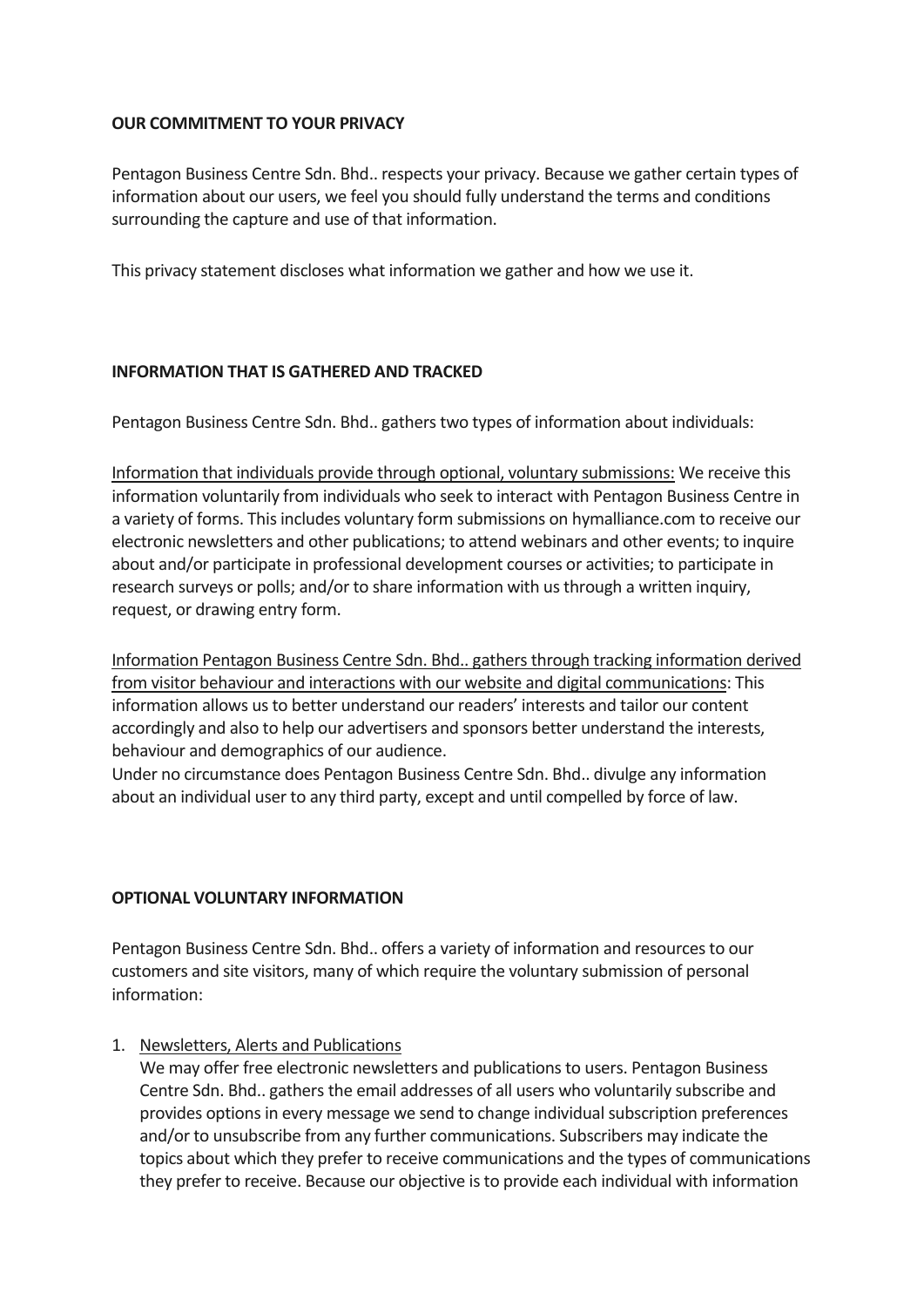that is most relevant to his or her individual interests, topic interests may be adjusted based on content engagement. Users can also select their subscription preferences to influence which newsletters, bulletins and publications they receive as part of their free subscription, and they may change these preferences at any time using the links provided in email communications and on the website. Ultimately, users have full control over whether to subscribe to Pentagon Business Centre email communications and may unsubscribe at any time using the links provided in every Pentagon Business Centre email.

## 2. Surveys

Pentagon Business Centre Sdn. Bhd.. may invite our subscribers to participate in surveys. The aggregated information collected in these research surveys may be published and/or shared with sponsoring companies, but Pentagon Business Centre will never share personally identifiable information or information about specific individuals with any third party.

## 3. Webinars

Pentagon Business Centre Sdn. Bhd.. offers a robust calendar of webinar programs designed to connect attendees with industry thought leaders and best practices. By registering for a Pentagon Business Centre webinar, professionals' consent to receive marketing messages from Pentagon Business Centre Sdn. Bhd.. regarding webinars, publications and other services designed to support training professionals. Information provided by webinar registrants may be shared with webinar sponsors to facilitate educational opportunities and knowledge transfer for training professionals.

### **CHILDREN**

Pentagon Business Centre Sdn. Bhd.. does not authorize the use of our website by minors under the age of 18 years, consistent with the terms of the Malaysian Data Protection Act and will never request the personal information of minors without parental consent.

### **USAGE TRACKING**

Pentagon Business Centre Sdn. Bhd.. tracks user traffic patterns throughout all of our sites, including overall usage statistics and information on a user's originating IP address; browser type; and other information related to the website session, including the URL of Pentagon Business Centre web pages viewed and the length of time spent on individual pages. Additionally, information you enter into our site search may be stored and catalogued; we use this information to help us improve our services.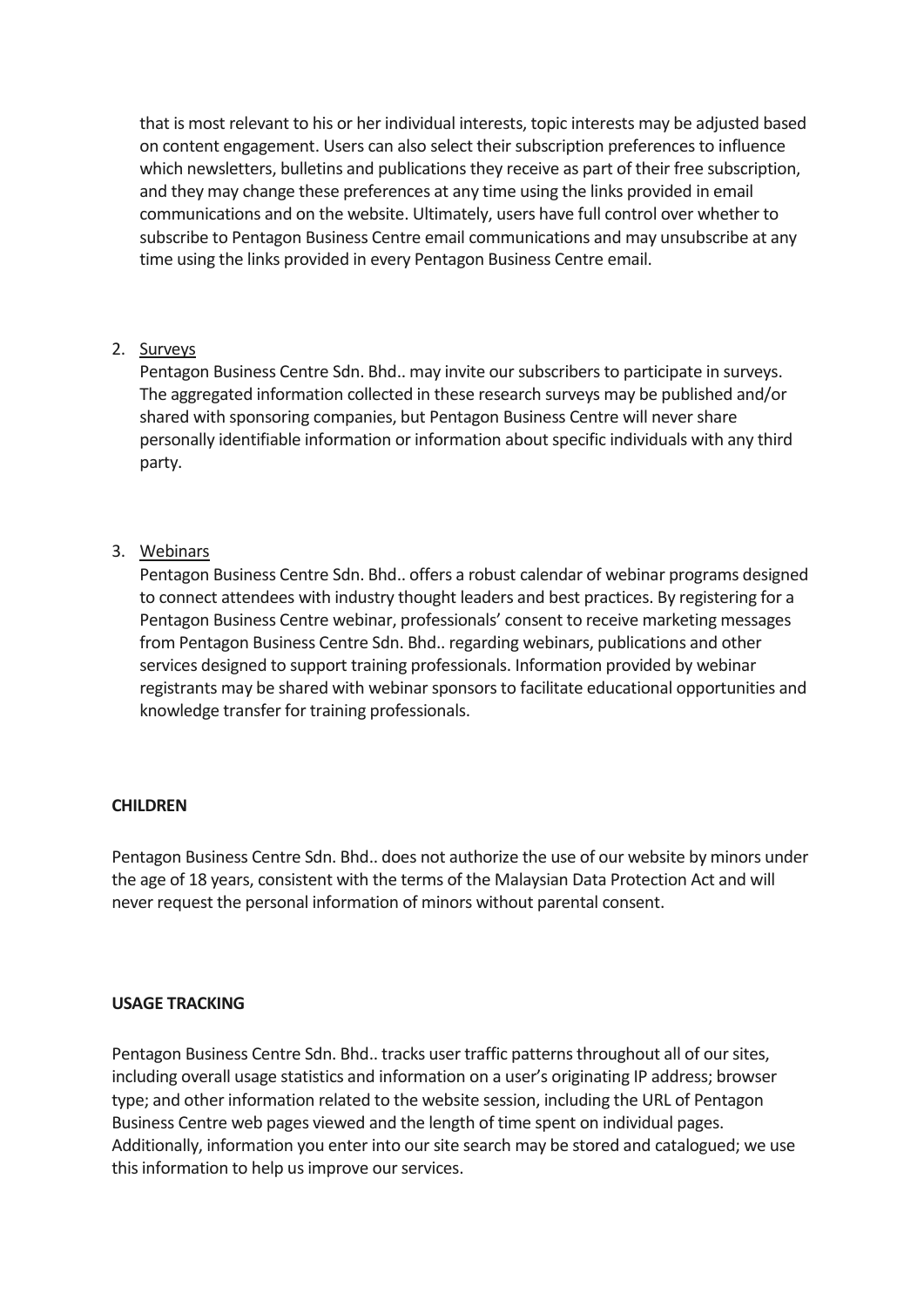## **COOKIES**

By using our website, you consent to our use of cookies. We use browser cookies to understand your use of our site(s). While these files do not in themselves contain personal information, they do enable us to understand your use of the site and to associate your site usage with other information you have provided to us.

Pentagon Business Centre Sdn. Bhd.. uses cookies to track user navigation, such as remembering language preferences or the currency used for a purchase, to track advertising impressions and click rates, and to support remarketing (display ads served on third-party websites by vendors such as Google). Pentagon Business Centre Sdn. Bhd.. uses this information to improve the user's next visit and facilitate easier use of the site.

You may refuse cookies by turning them off in your browser. If you've set your browser to warn you before accepting cookies, you will receive the warning message with each cookie. You do not need to have cookies turned on to use this site. However, you do need cookies enabled in order to participate in all features of our site. By using our site(s), you consent to our policy and use of cookies.

### **USE OF INFORMATION**

Pentagon Business Centre Sdn. Bhd.. uses any information voluntarily given by our users to enhance their experience on our sites, whether to provide interactive or personalized elements on the sites or to better prepare future content based on their interests.

As stated above, we use information that users voluntarily provide in order to send electronic newsletters and publications and to enable users to participate in polls, surveys, forums and events. We send newsletters to subscribers on a regular schedule (depending on the newsletter) and occasionally send special editions when we think subscribers might be particularly interested in something.

We use tracking information to determine which areas of our sites users like and don't like, based on traffic to those areas. This helps us continue to build a better service for our audience. We track search terms entered in the search function as one of many measures of what interests our users.

We use third-party advertising companies to serve ads when users visit our website. These companies may use information (not including individuals' name, address, email address or telephone number) about their visits to this and other websites in order to provide advertisements about goods and services of interest to them. More information about this practice and users' choices about not having this information used by these companies.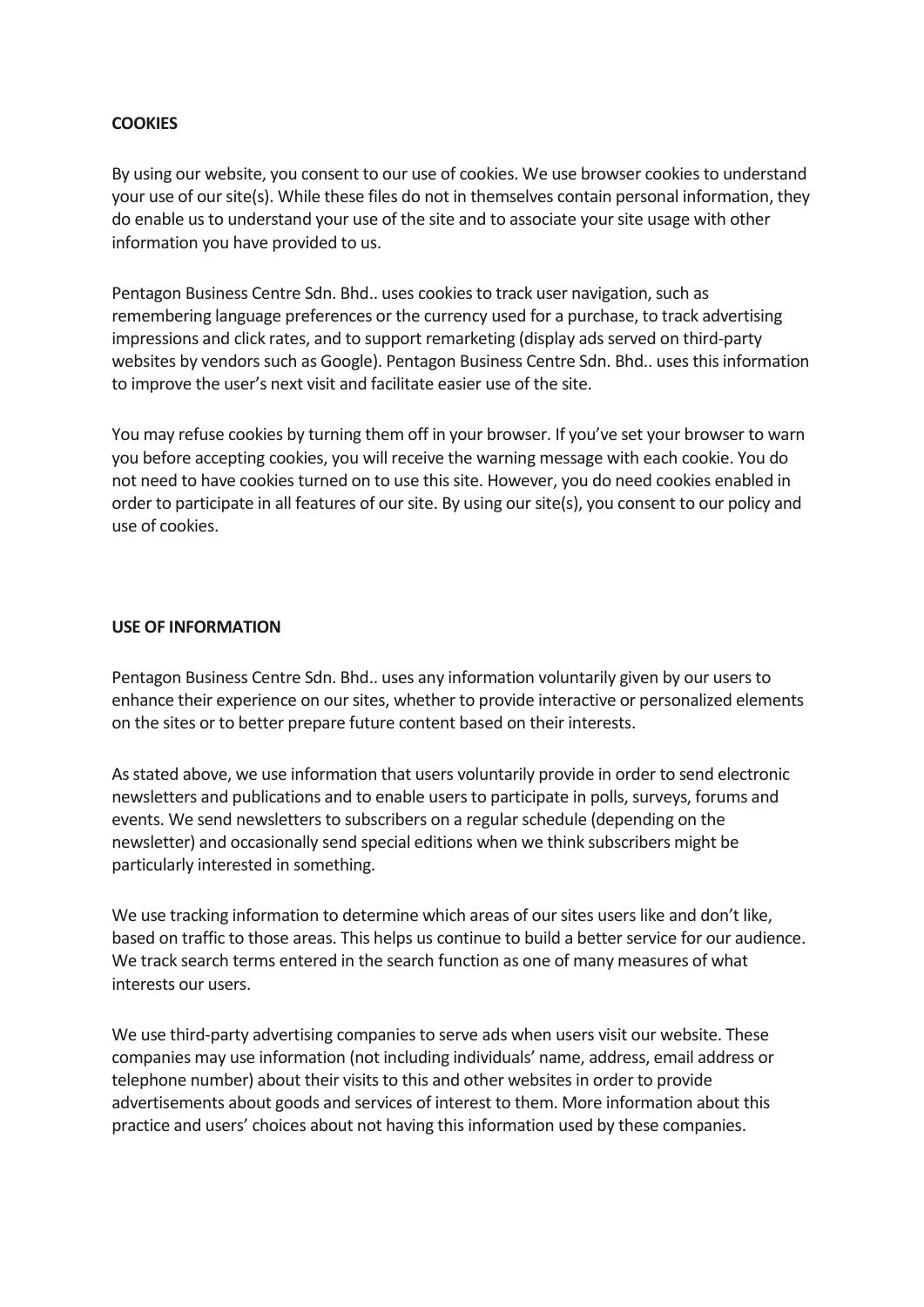Pentagon Business Centre Sdn. Bhd.. creates aggregate reports on user demographics and traffic patterns for advertisers, sponsors and partners. These reports allow our advertisers to advertise more effectively and allow our users to receive advertisements that are pertinent to their needs. Because we don't track the usage patterns of individual users for advertisers, an advertiser or sponsor will never know that a specific user clicked its ad, unless that user specifically shares his or her contact information with that advertiser. We will not disclose any information about any individual user except to comply with applicable law or valid legal process or to protect the personal safety of our users or the public.

### **SHARING OF THE INFORMATION**

Pentagon Business Centre Sdn. Bhd.. uses the above-described information to tailor our content to suit users' needs and help our advertisers better understand our audience's demographics. This process is essential to keeping our service free.

When you share your contact details with Pentagon Business Centre to access sponsored content, you authorize us to share your information with the respective third-party or sponsor company. We request your consent in advance of sharing with said third party or sponsor company. If you do not consent to your information being used as specified on a Pentagon Business Centre form, do not complete or submit the form.

We will not share information about individual users with any unrelated third party, except to comply with applicable law or valid legal process or to protect the personal safety of our users or the public.

#### **SECURITY**

Pentagon Business Centre Sdn. Bhd.. operates secure data networks protected by industrystandard firewall and password protection systems. Our security and privacy policies are periodically reviewed and enhanced as necessary, and only authorized individuals have access to the information provided by our customers.

### **OPT-OUT POLICY**

Your use of the Pentagon Business Centre site(s) is entirely voluntary, as is your decision about information you elect to share with Pentagon Business Centre Sdn. Bhd. If you choose to opt-out of our email newsletters, you may do so at any time. We include unsubscribe information in every email we send.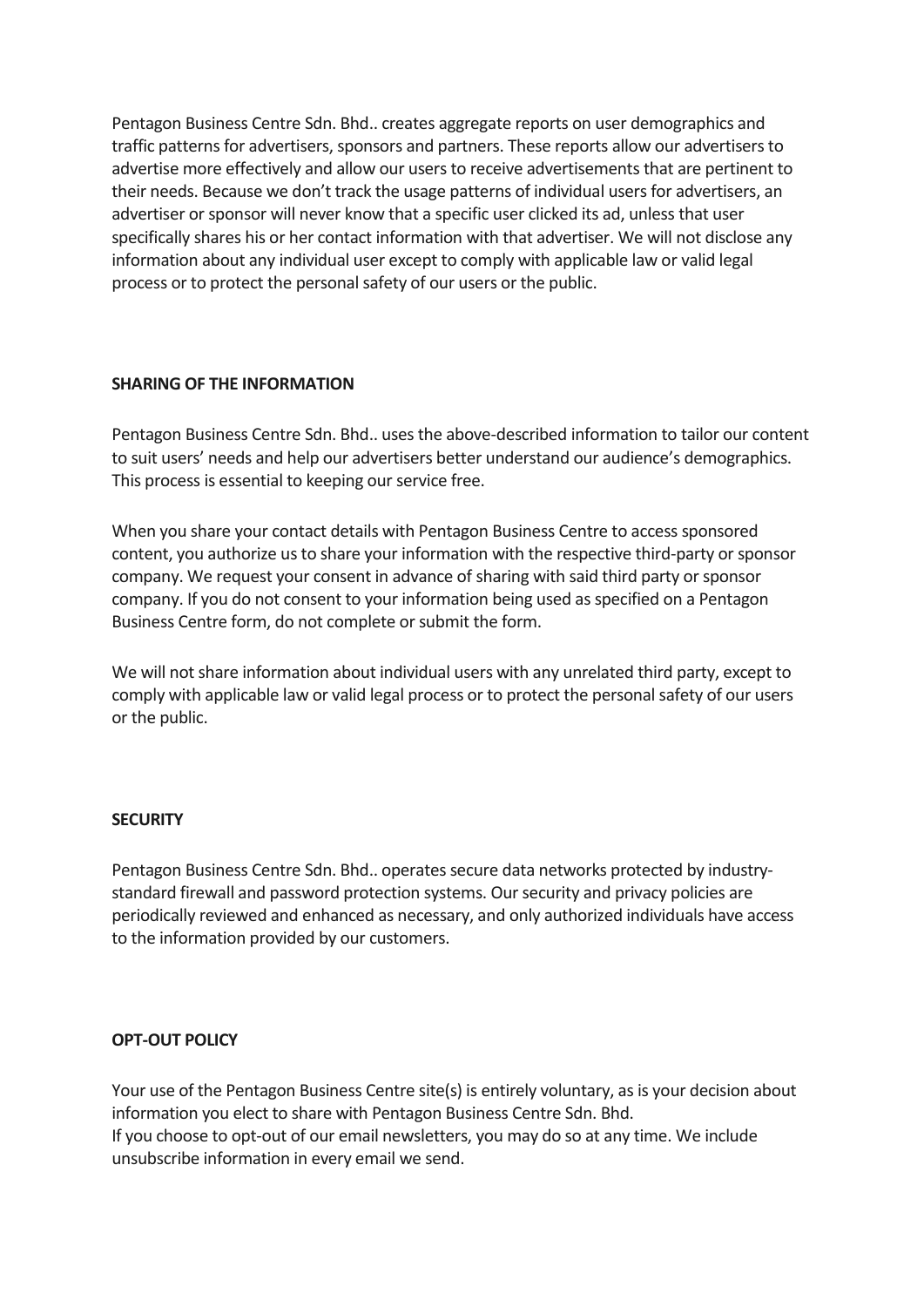### **YOUR CONSENT**

By using this site, you consent to the collection and use of this information by Pentagon Business Centre Sdn. Bhd.. This Privacy Policy is updated periodically. The current policy will always be posted on our site, so you always are aware of what information we collect, how we use it and under what circumstances we disclose it.

### **LEGAL BASIS FOR PROCESSING**

Pentagon Business Centre Sdn. Bhd.. processes personal data, as provided, with the clear and affirmative consent of the individual. We prompt for such consent at all data-gathering points, but in order to avoid ambiguity, no user is authorized to use Pentagon Business Centre Sdn. Bhd.. website(s) or resources without providing affirmative consent of their understanding of an agreement to our published [Privacy](https://trainingindustry.com/privacy/) Policy. Persons who do not understand and consent to these terms must not use our site(s).

### **DATA BREACH REPORTING**

Pentagon Business Centre Sdn. Bhd.. will promptly notify any affected users and appropriate supervisory authorities of a data breach within data structures directly controlled by us or, as appropriate, as any such material data breach is reported to us by any of our third-party data processors.

### **DATA PROTECTION OFFICER**

Pentagon Business Centre's Data Protection Officer may be contacted by emailing [admin@pentagonbc.com.](mailto:admin@pentagonbc.com)

#### **DATA ACCESS AND ERASURE**

Data subjects have the right to request a report of how their personal data exist in our database(s) and to request that such data be erased in certain circumstances. All such requests must be verifiably submitted by the individual seeking access to or erasure of their own data. Erasure is subject to certain limitations, including whether Pentagon Business Centre Sdn. Bhd.. and/or our data processors asserts a legal requirement or right to preserve the data.